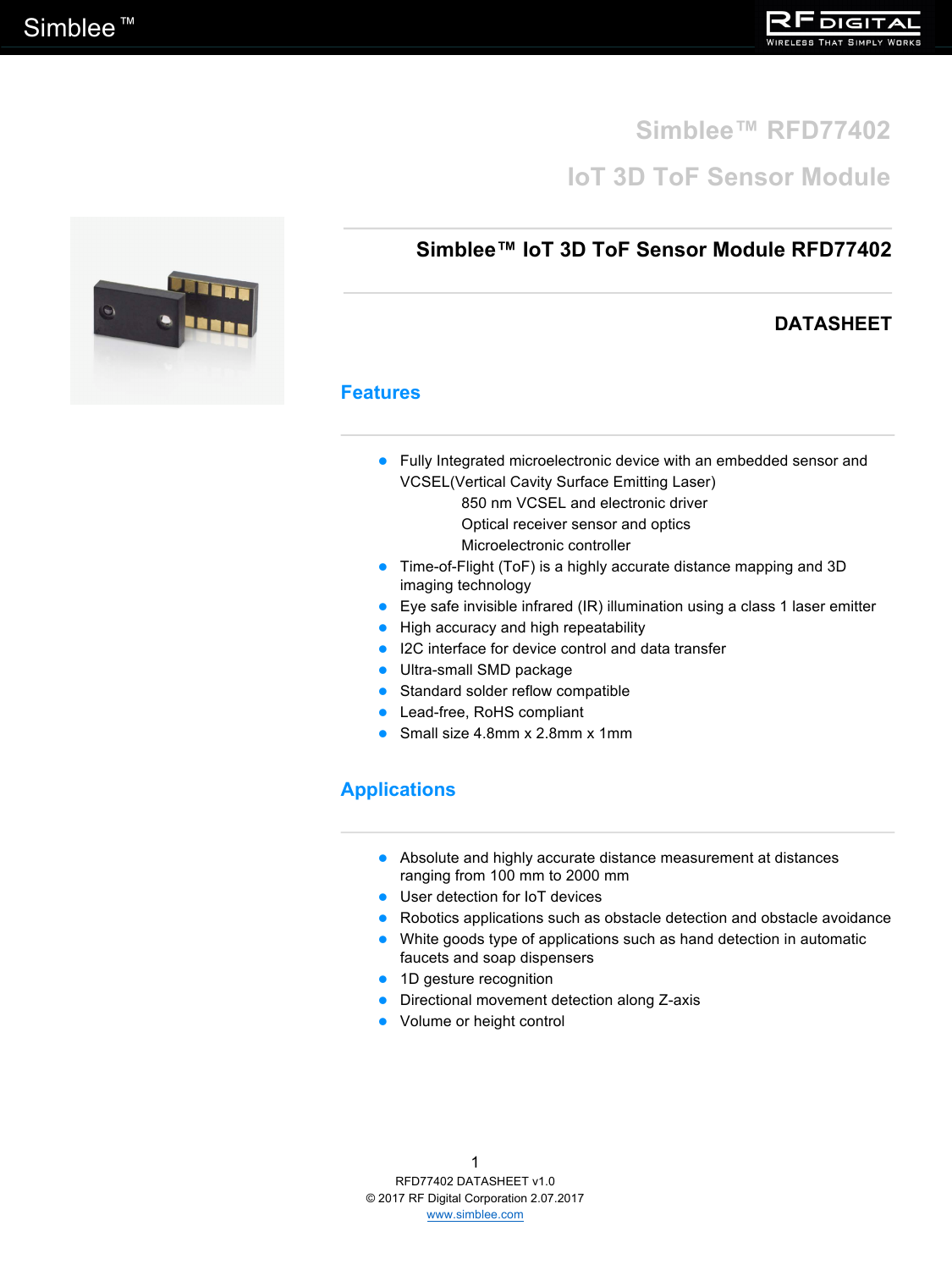

### **1. General Characteristics**

#### **1.1 Technical Specifications**

| Parameter                      | <b>Description</b>      | <b>Units</b>  |
|--------------------------------|-------------------------|---------------|
| <b>Package Size</b>            | 4.8 x 2.8 x 1.0 (LxWxH) | mm            |
| <b>Interface</b>               | I2C (up to 1 MHz)       |               |
| <b>I2C</b> address             | 0x4C                    | hex           |
| Light source (type/wavelength) | <b>VCSEL / 850 nm</b>   | nm            |
| <b>Field of Illumination</b>   | 29° @1/e2               | degree        |
| <b>Field of View</b>           | 55° @1/e2               | degree        |
| <b>Measurement range</b>       | 100 mm to 2000 mm (*)   | mm            |
| Maximum refresh rate           | 10                      | <b>Hz</b>     |
| <b>Precision</b>               | $+/-10$ (*)             | $\frac{0}{0}$ |
| Laser eye safety               | Class 1 laser product   |               |
| <b>MSL</b>                     | Class 3                 |               |

(\*) target with 90% reflectivity in dark environment and with no cover glass

#### **1.2 Electrical Specifications**

| Parameter                                                       | Min                      | <b>Typ</b>               | <b>Max</b>               | <b>Units</b>         | <b>Notes</b> |
|-----------------------------------------------------------------|--------------------------|--------------------------|--------------------------|----------------------|--------------|
| <b>Standby current</b>                                          | 9.3                      | 9.7                      | 15                       | μA                   |              |
| <b>Current consumption</b><br>(@ full range, 10 Hz -worst case) | $\overline{\phantom{a}}$ | 7                        | 15                       | mA                   |              |
| <b>Operating Voltage</b>                                        | 2.7                      | 3.0                      | 3.3                      | $V_{dd}$             |              |
| <b>Pull-up Voltage</b>                                          | 1.8                      | $\overline{\phantom{a}}$ | $V_{dd}$                 | $V_{\text{pull-up}}$ |              |
| <b>Operating Temperature</b>                                    | $-10$                    | $\overline{\phantom{a}}$ | 60                       | $^{\circ}C$          |              |
| <b>Temperature not to exceed</b>                                | $\overline{\phantom{0}}$ | $\overline{\phantom{a}}$ | 245                      | $^{\circ}C$          |              |
| <b>I2C: SDA and SCL</b>                                         |                          |                          |                          |                      |              |
| V <sub>IL</sub>                                                 | $\mathbf{0}$             | $\overline{\phantom{a}}$ | 0.9                      | V                    |              |
| $V_{\text{III}}$                                                | 1.2                      | $\blacksquare$           |                          | $\vee$               |              |
| $V_{OL}$ (@ 3mA)                                                | $\overline{\phantom{a}}$ | 0.02                     | $\blacksquare$           | V                    |              |
| $I_{OL}$ (@ $V_{OL} = 0.4V$ )                                   | $\overline{\phantom{0}}$ | 8                        | $\overline{\phantom{0}}$ | <b>mA</b>            |              |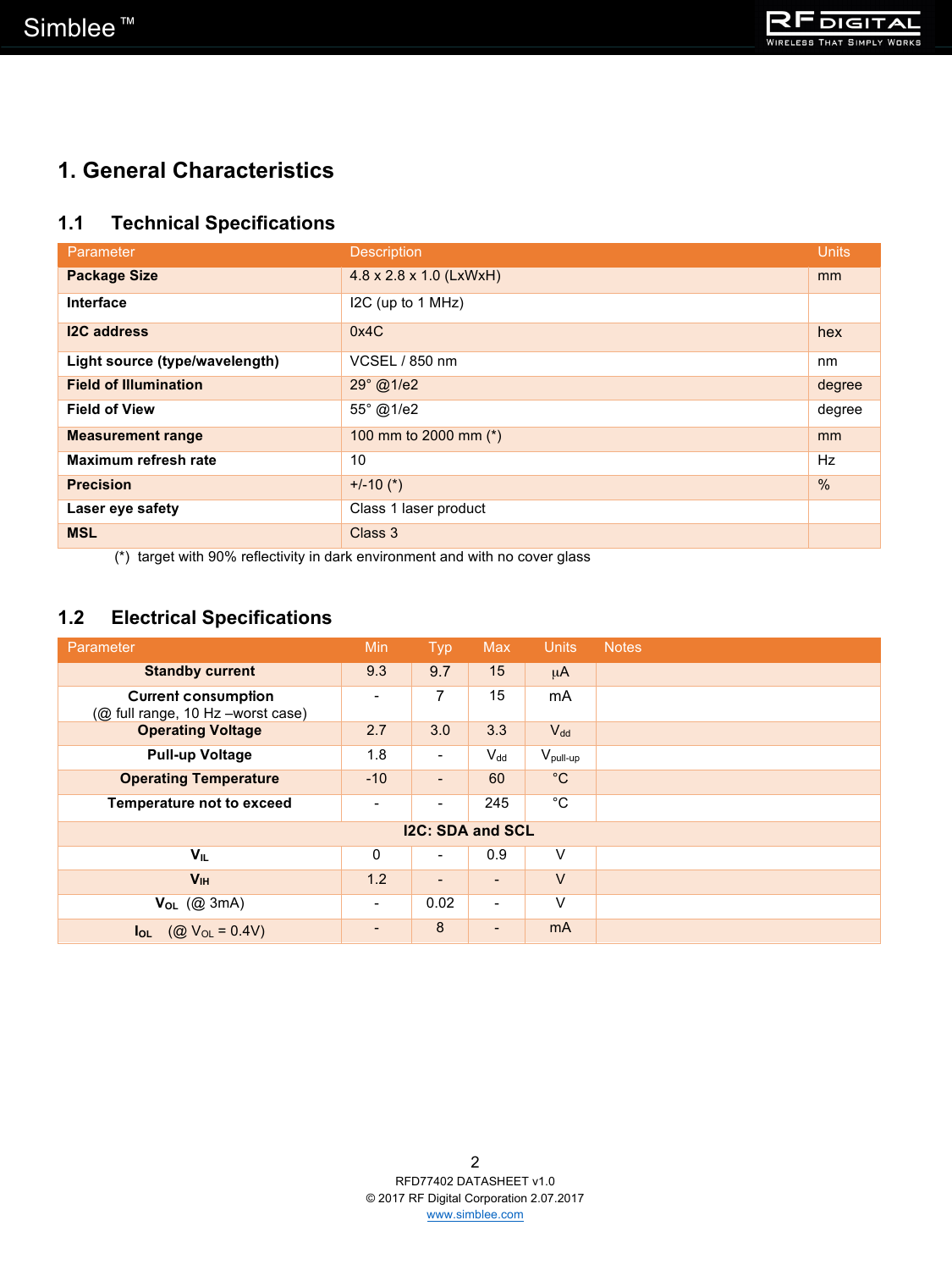

### **2. Device Pinout**

#### **2.1 IoT 3D Tof Module Pinout**



#### **2.2 Pin Descriptions**

| <b>Name</b> | Pin        | <b>Type</b>             | Signal                         | <b>Comments</b> |
|-------------|------------|-------------------------|--------------------------------|-----------------|
|             | <b>INT</b> | Digital output          | Reserved                       |                 |
| 2           | NC.        | NC.                     | DO NOT CONNECT                 |                 |
| 3           | <b>NC</b>  | NC.                     | <b>DO NOT CONNECT</b>          |                 |
| 4           | NC.        | NC.                     | DO NOT CONNECT                 |                 |
| 5           | <b>SCL</b> | Digital input           | <b>I2C</b> serial clock        |                 |
| 6           | <b>SDA</b> | Digital<br>input/output | I2C serial data                |                 |
| 7           | <b>NC</b>  | NC                      | DO NOT CONNECT                 |                 |
| 8           | <b>VDD</b> | Supply                  | Power Supply                   |                 |
| 9           | <b>GND</b> | Ground                  | To be connected to main ground |                 |
| 10          | VDD.       | Supply                  | Power Supply                   |                 |
| 11          | <b>NC</b>  | NC                      | <b>DO NOT CONNECT</b>          |                 |
| 12          | <b>GND</b> | Ground                  | To be connected to main ground |                 |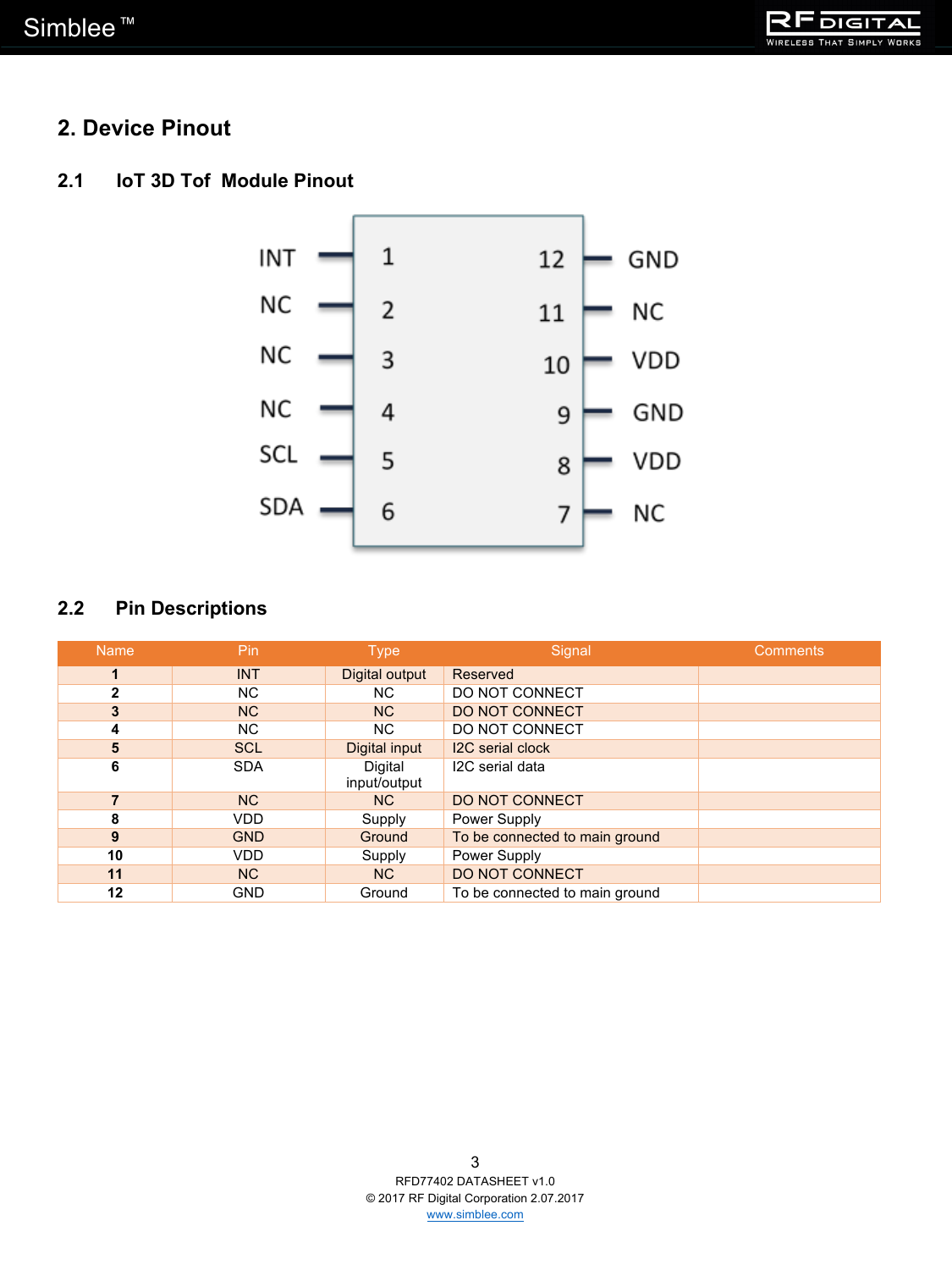

## **3. Block Diagram**

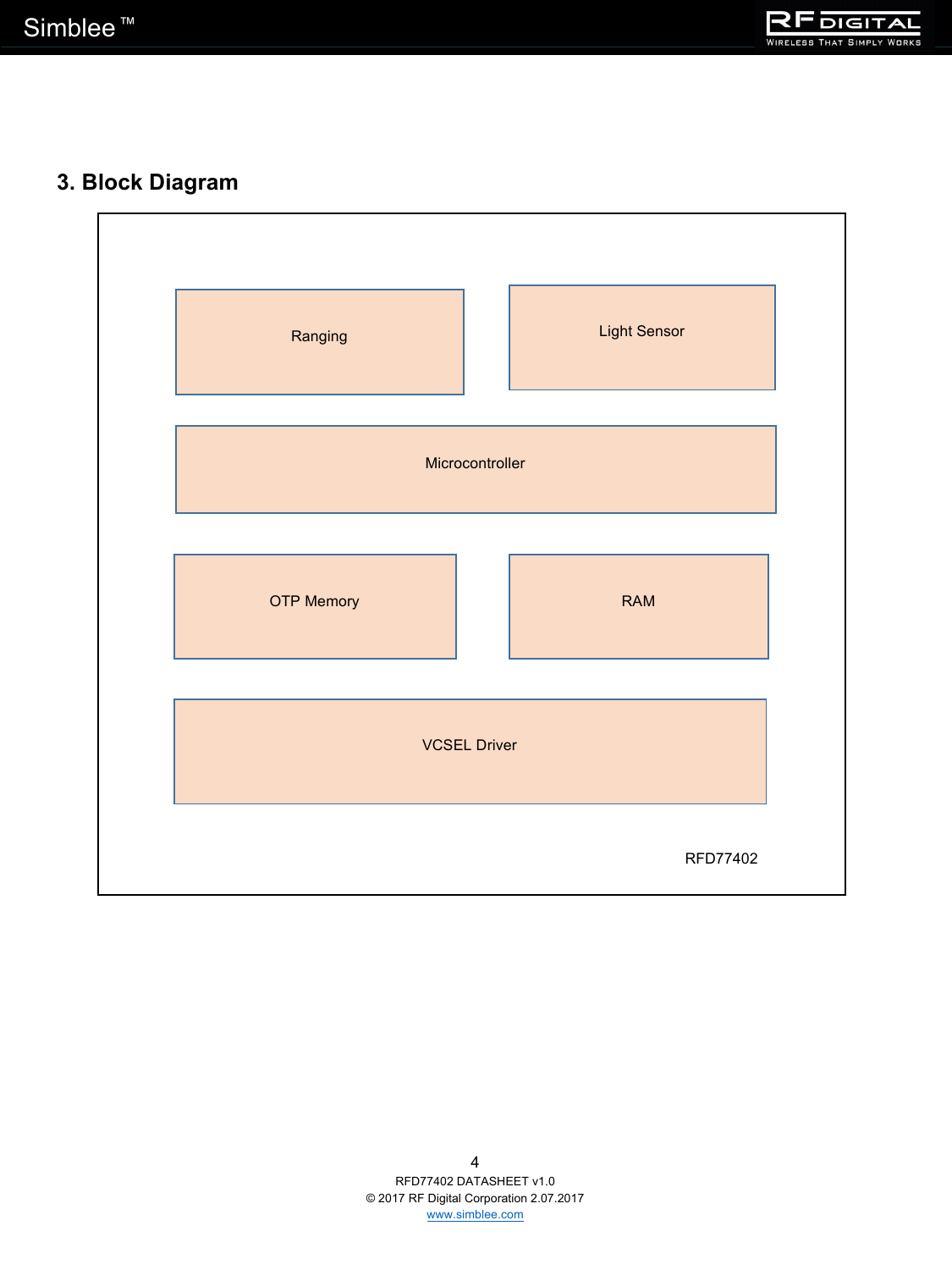

## **4. Example Circuit Diagrams**

#### **4.1 Basic Circuit**

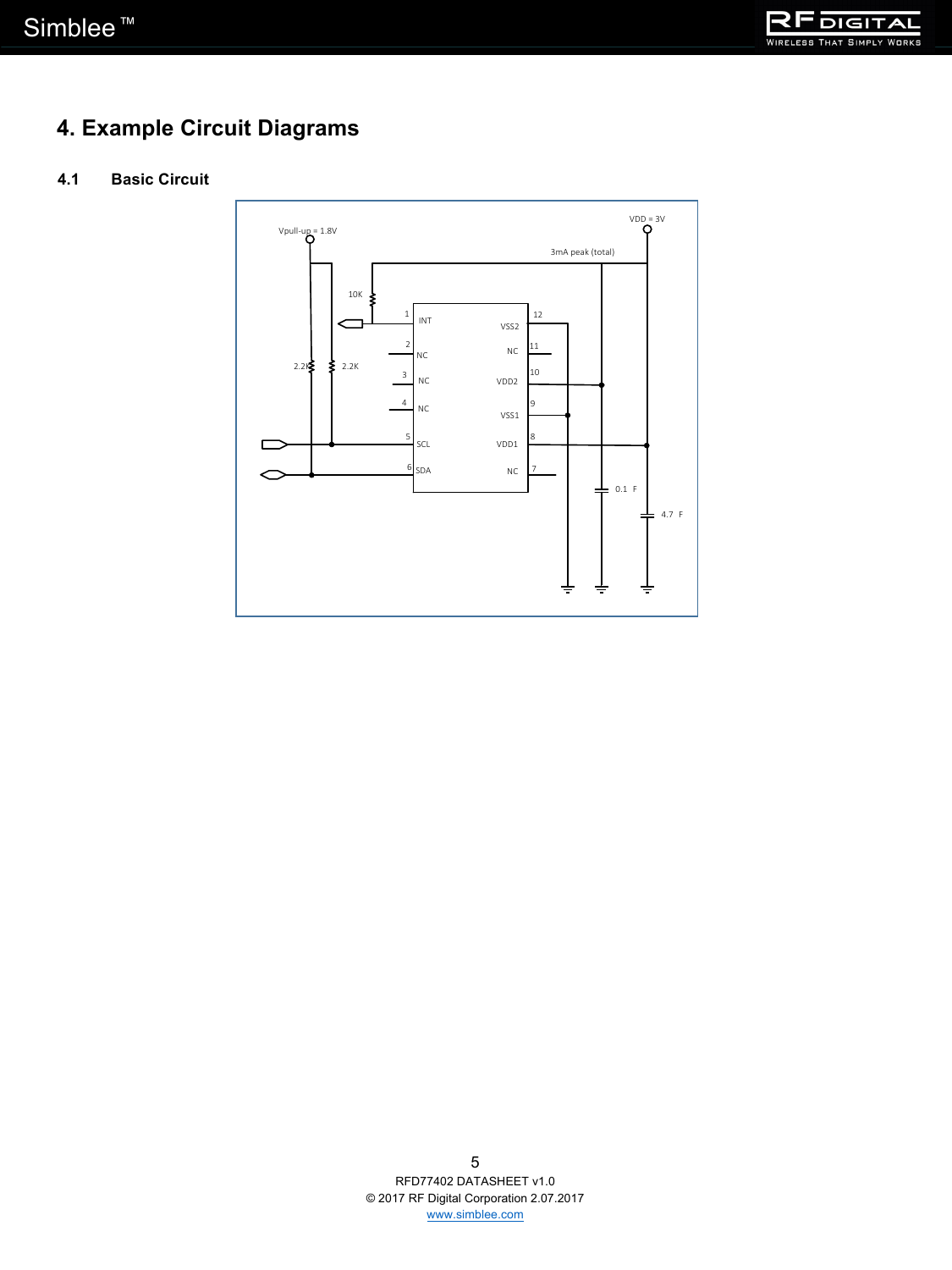

### **5. Mechanical Specifications**

#### **5.1 Physical Dimension**



#### **5.2 PCB Land Pattern**



**5.3 Field of View (FoV) and Field of Illumination (FoI)**



© 2017 RF Digital Corporation 2.07.2017 www.simblee.com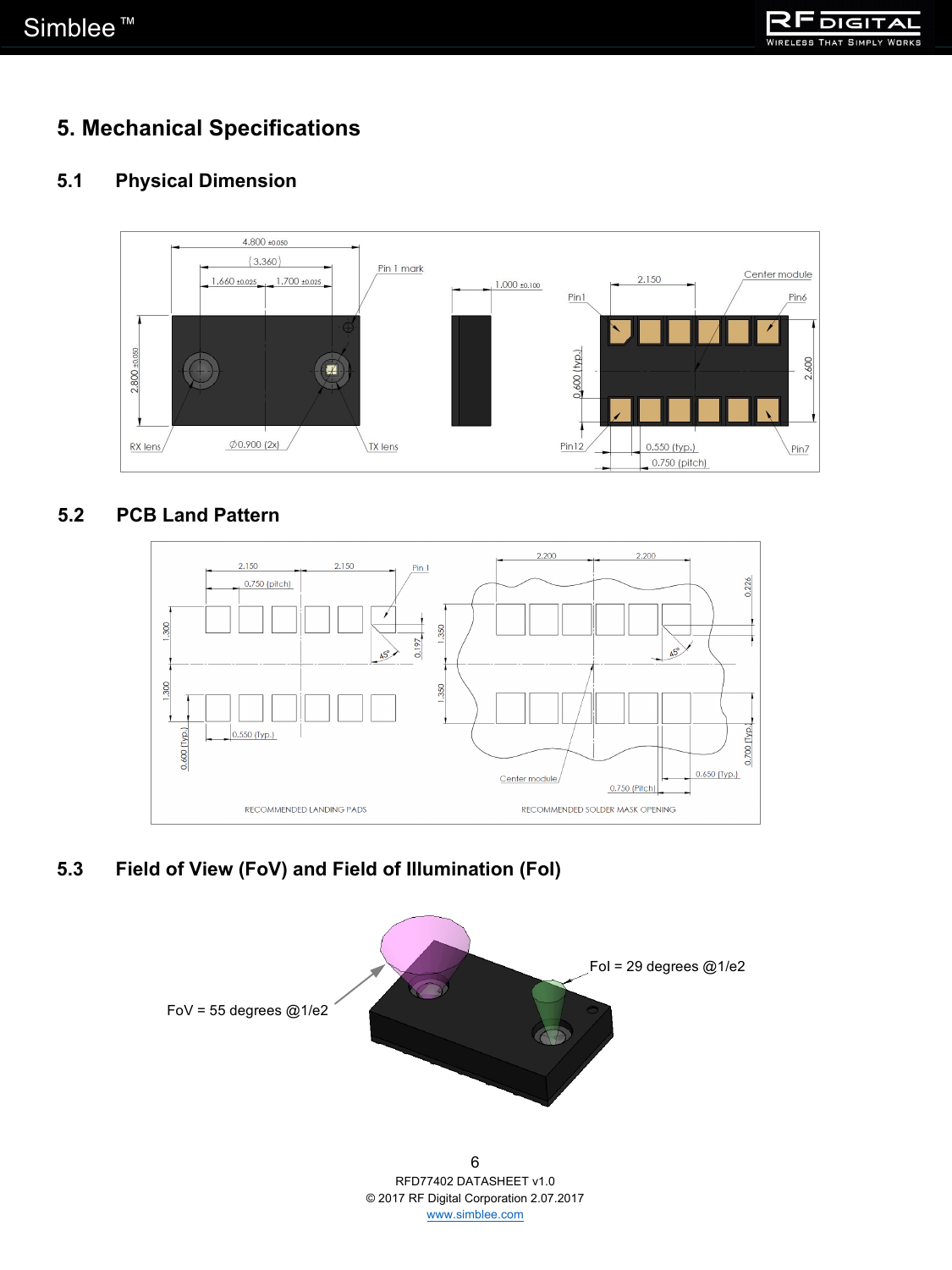

### **6. Cover Glass**

The module supports use behind a cover glass under certain defined conditions. This might be done for cosmetic or protective purposes. Sensor performance can be the same as without cover glass so long as the correct cover glass material is selected and the calibration procedure is followed.

#### **6.1 Selection Guide**

In order to obtain the best performances, the following rules should be taken into account for the Cover Glass:

- Material: PMMA, Acrylic
- Spectral transmittance: T < 5% for  $\lambda$  < 770nm, T > 90% for  $\lambda$  > 820nm
- Air gap:  $< 100 \mu m$
- Thickness < 1mm, thinner is better
- Dimensions: bigger than 6x8mm
- All the surfaces of the CG not relevant for the VCSEL emission and signal detection (e.g. lateral faces) should be absorbing (e.g. by applying black non-reflective color on the edges (short sides) of the cover glass.).

### **7. Reflow Temperature Profile**

#### **7.1 Solder Profile**



#### **7.2 Recommended Reflow Profile**

| <b>Profile</b>                         | <b>Ramp to strike</b>                                   |                    |  |  |
|----------------------------------------|---------------------------------------------------------|--------------------|--|--|
| Temperature gradient in preheat        | $(T = 70 - 180^{\circ}C)$ :                             | $0.9 + - 0.1$ °C/s |  |  |
| Temperature gradient                   | 1.1 - $3.0^{\circ}$ C/s<br>$(T = 200 - 225^{\circ}C)$ : |                    |  |  |
| Peak temperature in reflow             | $237^{\circ}$ C - 245 $^{\circ}$ C                      |                    |  |  |
| Time above 220°C                       | $50 + (-10$ seconds                                     |                    |  |  |
| <b>Temperature gradient in cooling</b> | -1 to -4 $°C/s$ (-6 $°C/s$ maximum)                     |                    |  |  |
| Time from 50 to $220^{\circ}$ C        | 160 to 220 seconds                                      |                    |  |  |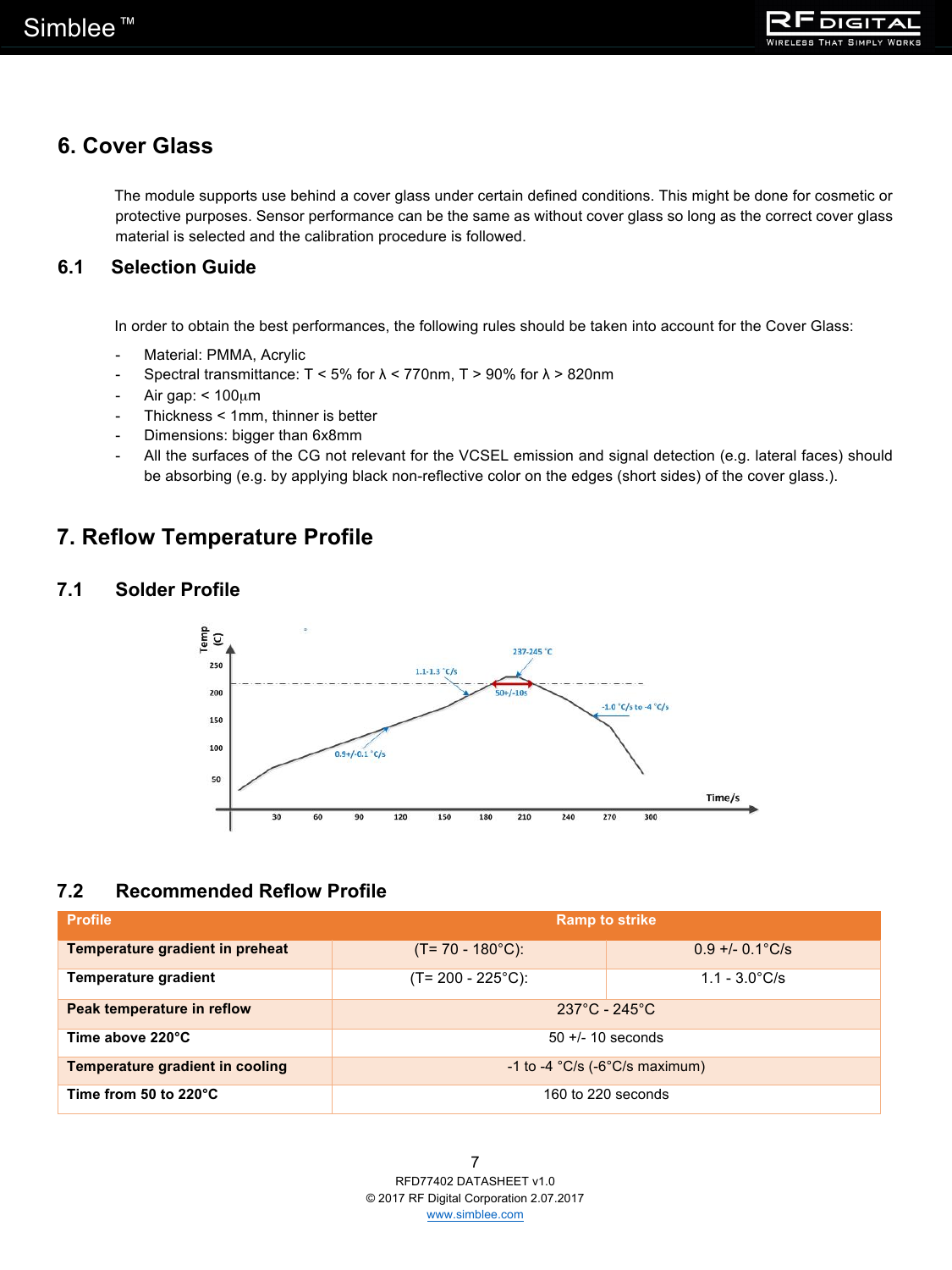

### **8. Packaging**



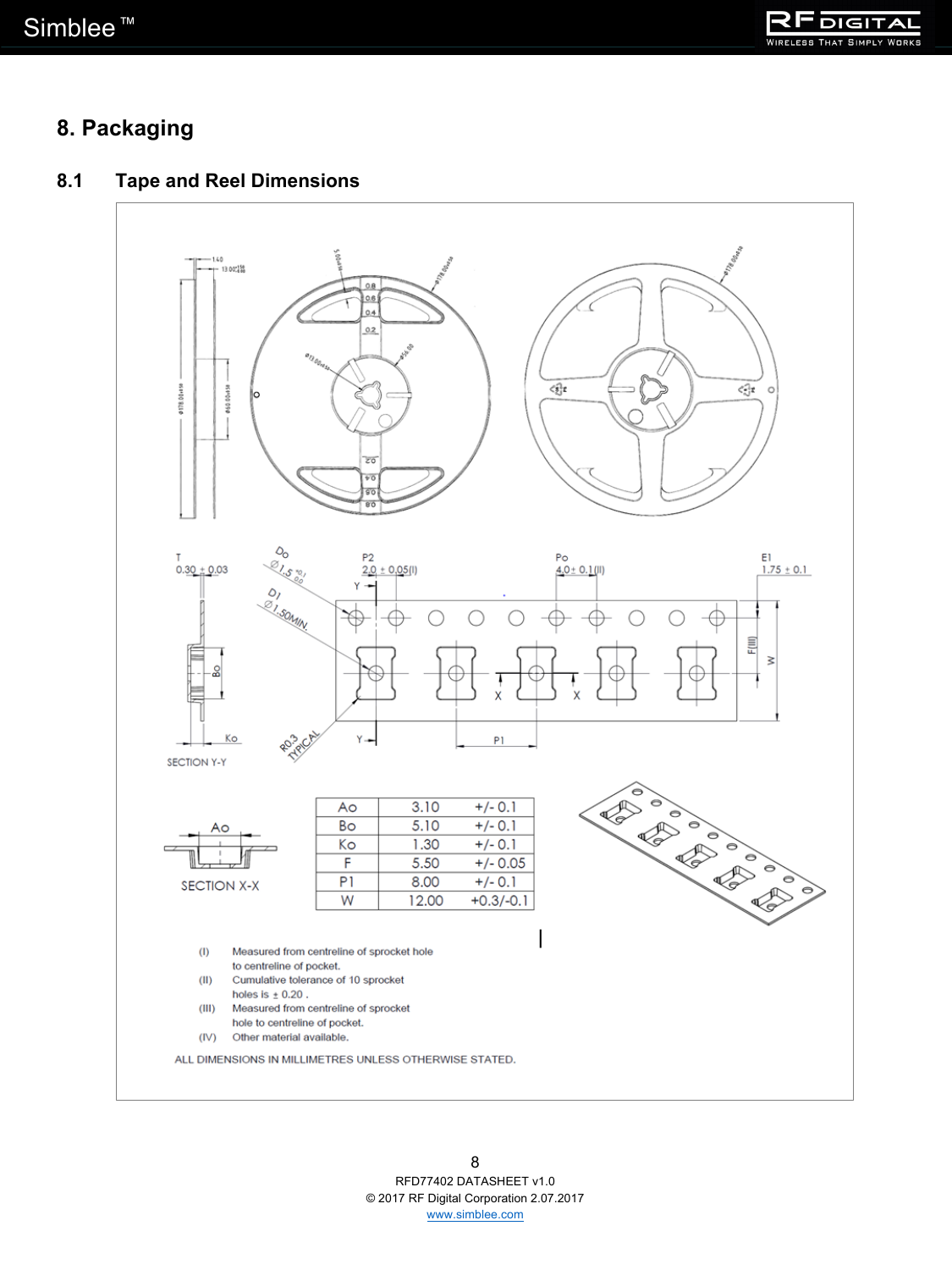

#### **8.2 Storage Conditions**

| MSL Level 1 | Floor Life (out of bag) at Factory Ambient <30oC/60% RH |  |  |
|-------------|---------------------------------------------------------|--|--|
|             | 1 week                                                  |  |  |
|             |                                                         |  |  |

**After this limit, dry bake to be done; 6 hours at 85°C.**

### **9. Certifications**

#### **9.1 RoHS & REACH Compliance**

The RFD77402 module is compliant with the European RoHS Directive 2002/95/EC (Restriction of the Use of Certain Hazardous Substances in Electrical and Electronic Equipment) and REACH (Registration, Authorization and Restriction of Chemicals, European Union Regulation (EC) 1907/2006).

#### **10. Considerations**

#### **10.1 Eye Safety**

The RFD77402 module contains a laser emitter and corresponding drive circuitry. The laser output is Class 1 laser safety under all reasonably foreseeable conditions including single faults in compliance with IEC 60825-1:2014. The laser output will remain within Class 1 limits as long as the Simblee recommended device settings are used and the operating conditions specified in this datasheet are respected. The laser output power must not be increased by any means and no optics should be used with the intention of focusing the laser beam.

#### **10.2 Class 1 Laser Product Label**